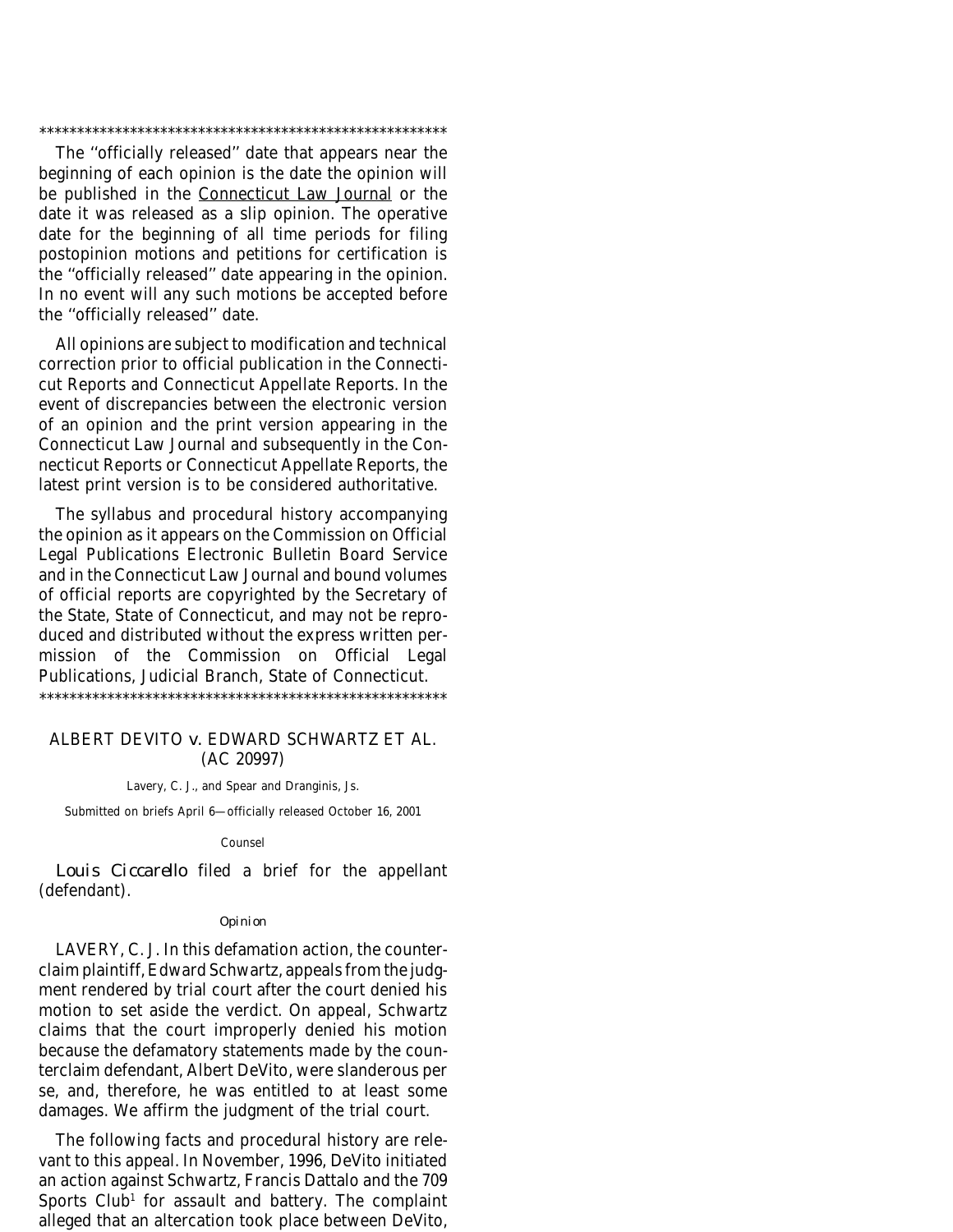Schwartz and Dattalo in August, 1996, at the 709 Sports Club at 34 Martin Luther King Boulevard in Norwalk.<sup>2</sup> In February, 1997, Schwartz filed an answer, special defenses and a counterclaim. The third count of the counterclaim, which is the only count relevant to this appeal, alleged that DeVito, in front of others, called Schwartz a ''crook'' and accused him of stealing money from the 709 Sports Club. Schwartz further claimed that those statements were false and were made wilfully, wantonly and maliciously, and that, as a result of the slander, he suffered embarrassment, humiliation and injury to his reputation. Schwartz sought compensatory and punitive damages for his injuries. The court rendered a judgment of nonsuit in the assault and battery action in favor of Schwartz on July 12, 1998. A jury trial on the counterclaim began in June, 2000, during which the court granted Schwartz's motion to amend the counterclaim to add the word ''thief.''

Following the parties' closing arguments, the court charged the jury on slander per se and damages as follows: ''Slander per se. An example of a slander per se is charging the commission of a crime involving moral turpitude. Moral turpitude in turn involves an act of inherent baseness, vileness or depravity in the private and social duties which man does to his fellow man or to society in general, contrary to the accepted rule of right and duty between a person and the law. An oral statement that one has stolen something has been held by our courts to be actionable per se. In other words, accusing someone of theft is slanderous per se. When words are slanderous per se, as I said, a claimant is not required to show special, actual or pecuniary damages. The law conclusively presumes the existence of injury to the claimant's reputation. He is not required to plead or to prove it.''

In addition to the jury instructions, the court presented the jury with interrogatories. Regarding the third count of the counterclaim, question five of the interrogatories asked the jury: ''Did the claimant prove, by a fair preponderance of the evidence, that the counterclaim defendant, Mr. DeVito, 'slandered' him?'' The jury responded, ''yes.'' Question six of the interrogatories asked: ''Did the claimant prove, by a fair preponderance of the evidence, that the slanderous statements were published by Mr. DeVito, that is, did the slander come to the ears of one or more persons who understood the defamatory material?'' The jury responded, ''yes.'' Question seven of the interrogatories asked: ''Did the counterclaim plaintiff, Edward Schwartz, prove, by a fair preponderance of the evidence, that the counterclaim defendant, Mr. DeVito, acted wilfully, wantonly or maliciously in disregard of the rights of Mr. Schwartz?'' The jury responded, ''yes.'' Question eight of the interrogatories asked: ''Did the claimant prove, by a fair preponderance of the evidence, that this wilful, wanton and malicious misconduct on the part of the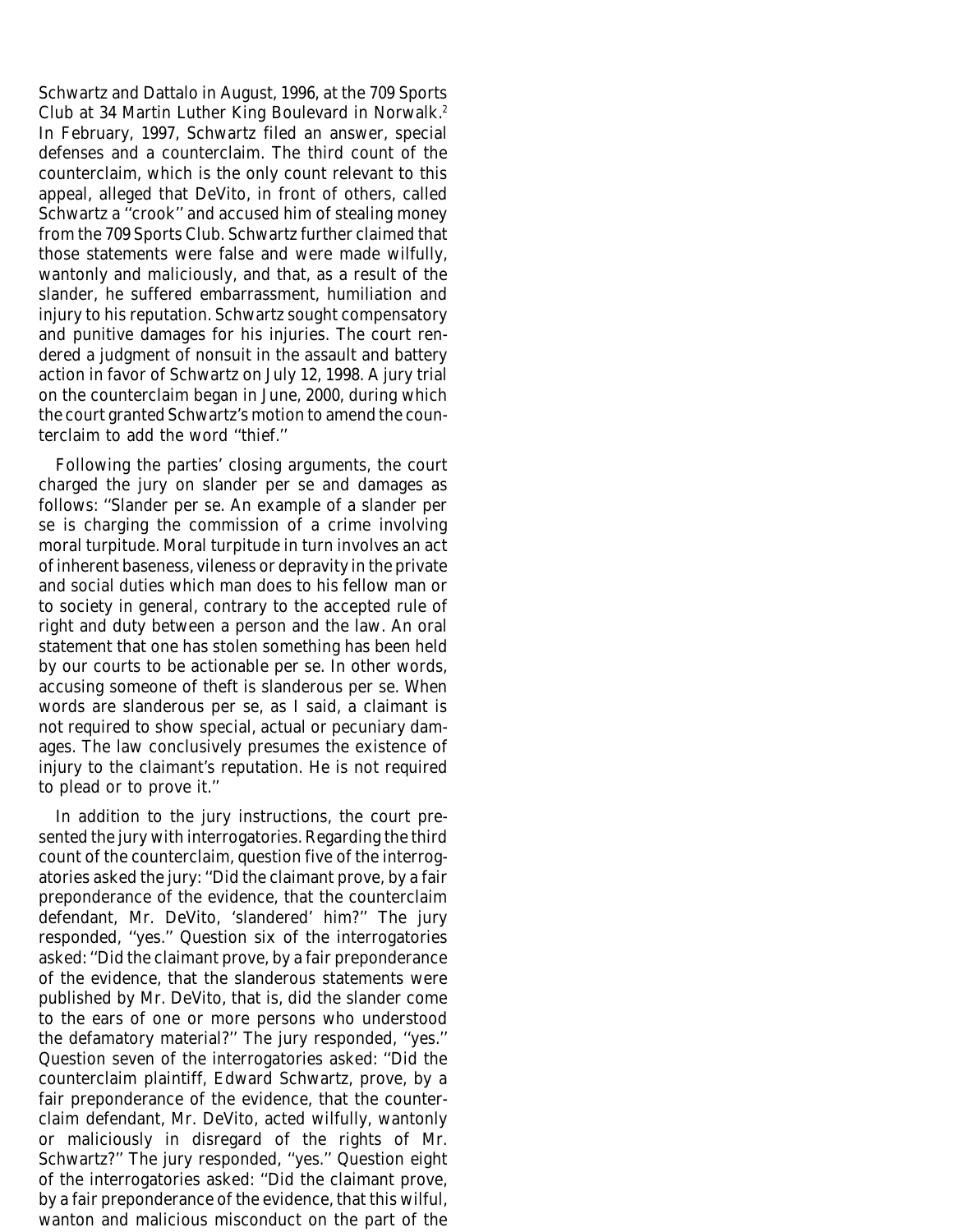counterclaim defendant was a proximate cause of, that is, a substantial factor in causing, the injuries or damage alleged by Mr. Schwartz in his counterclaim?'' The jury responded, ''no.''

Question nine of the interrogatories instructed the jury as follows: ''If you answered 'YES' in response to any one or more of Questions 2, 4, or 6, please indicate below the sum of money that the counterclaim plaintiff, Mr. Schwartz, has proved to be his fair, just and reasonable compensatory damages caused by and resulting from Mr. DeVito's conduct and actions, AND then go on also to answer QUESTION 10. If, HOWEVER, you answered NO to all of such questions, 2, 4 and 6, go no further and render a verdict in favor of the counterclaim defendant, Mr. DeVito." The jury responded: "\$0." Finally, question ten of the interrogatories asked, ''If you answered Question 8 regarding wilful, wanton or malicious misconduct, 'YES,' are you awarding Mr. Schwartz a sum of money by way of PUNITIVE DAM-AGES, that is, the legal cost to him, the counterclaim plaintiff, of this litigation, which is based on Attorney Ciccarello['s] legal fee of \$19,202?'' The jury responded, ''No.''

The jury returned two verdict forms on the counterclaim, one in favor of DeVito and one in favor of Schwartz. The completed verdict form in favor of DeVito indicates that the jury found all issues for DeVito as against Schwartz.3 The completed jury form in favor of Schwartz indicates that the jury found the issues in favor of Schwartz as against DeVito, and further determined that Schwartz should recover from DeVito zero compensatory damages and no punitive damages.4 Therefore, despite answering affirmatively to the question that asked whether Schwartz proved by a fair preponderance of the evidence that DeVito slandered him, and that DeVito acted wilfully, wantonly and in disregard of Schwartz's rights, the jury awarded zero damages. Additionally, despite responding in the affirmative to the question as to whether Schwartz proved that the slanderous statements were published by DeVito, the jury did not award any damages. After the court denied Schwartz's motion to set aside the verdict, Schwartz filed the present appeal.

Before reaching the merits of Schwartz's argument, we briefly address the standard by which we review his claim. It is well established that ''[o]ur review of a trial court's refusal to direct a verdict or to render judgment notwithstanding the verdict takes place within carefully defined parameters. We must consider the evidence, including reasonable inferences which may be drawn therefrom, in the light most favorable to the parties who were successful at trial; *Bleich* v. *Ortiz*, 196 Conn. 498, 501, 493 A.2d 236 (1985); giving particular weight to the concurrence of the judgments of the judge and the jury, who saw the witnesses and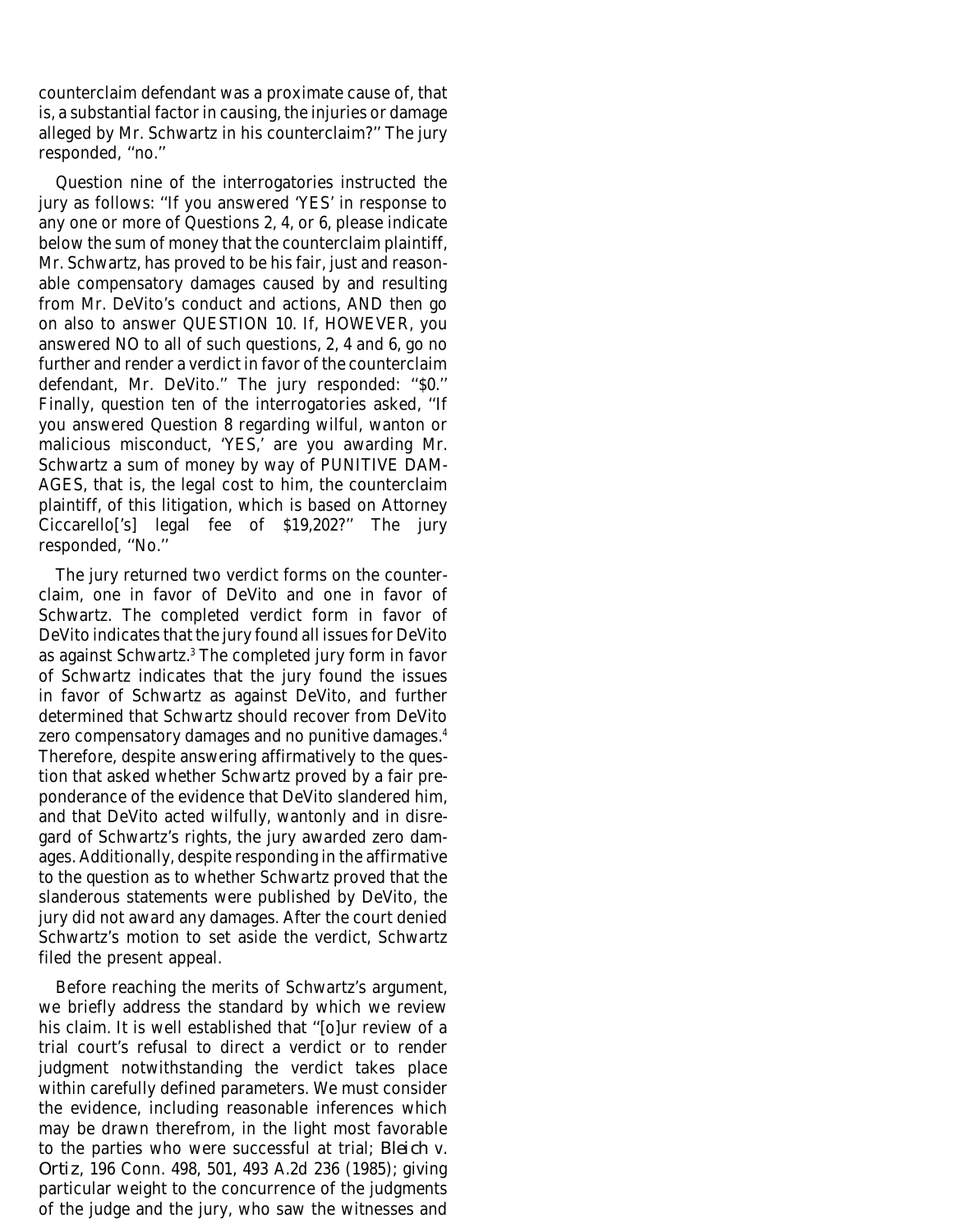heard the testimony . . . . The verdict will be set aside and judgment directed only if we find that the jury could not reasonably and legally have reached their conclusion.'' (Citation omitted; internal quotation marks omitted.) *Ham* v. *Greene*, 248 Conn. 508, 519, 729 A.2d 740, cert. denied, 528 U.S. 929, 120 S. Ct. 326, 145 L. Ed. 2d 254 (1999).

The court in this case denied the motion to set aside the verdict despite Schwartz's assertion that under Connecticut law, he was entitled to recover general damages without proof of special damages. On appeal, Schwartz claims that the court improperly denied his motion to set aside the verdict because he was entitled to recover compensation for injury to reputation and mental suffering without proof of special damages.

In Connecticut, the trier of fact in a personal injury action must break down an award of damages into two categories: Economic damages and noneconomic damages. ''Economic damages are defined as compensation determined by the trier of fact for pecuniary losses .... Noneconomic damages are defined as compensation determined by the trier of fact for all nonpecuniary losses including, but not limited to, physical pain and suffering and mental and emotional suffering. . . . [E]conomic damages are akin to special damages, and noneconomic damages are akin to general damages.'' (Citations omitted; internal quotation marks omitted.) *Daigle* v. *Metropolitan Property & Casualty Ins. Co.*, 60 Conn. App. 465, 467 n.1, 760 A.2d 117 (2000), aff'd, 257 Conn. 359, A.2d (2001).

Defamation is comprised of the torts of libel and slander. Defamation is ''that which tends to injure 'reputation' in the popular sense; to diminish the esteem, respect, goodwill or confidence in which the plaintiff is held, or to excite adverse, derogatory, or unpleasant feelings or opinions against him.'' W. Prosser & W. Keeton, Torts (5th Ed. 1984), p. 773. Slander is oral defamation. This court has delineated specific categories of speech deemed actionable per se where ''the defamatory meaning of [the speech] is apparent on the face of the statement . . . .'' *Battista* v. *United Illuminating Co.*, 10 Conn. App. 486, 491–92, 523 A.2d 1356, cert. denied, 204 Conn. 802, 803, 525 A.2d 1352 (1987). It is a well established principle that an accusation of theft is slander per se. See *Ventresca* v. *Kissner*, 105 Conn. 533, 537, 136 A. 90 (1927).

''When the defamatory words are actionable per se, the law conclusively presumes the existence of injury to the plaintiff's reputation. He is required neither to plead nor to prove it. . . . The individual plaintiff is entitled to recover, as general damages, for the injury to his reputation and for the humiliation and mental suffering which the [defamation] caused him.'' (Internal quotation marks omitted.) *Lyons* v. *Nichols*, 63 Conn. App. 761, 768, A.2d (2001). To recover special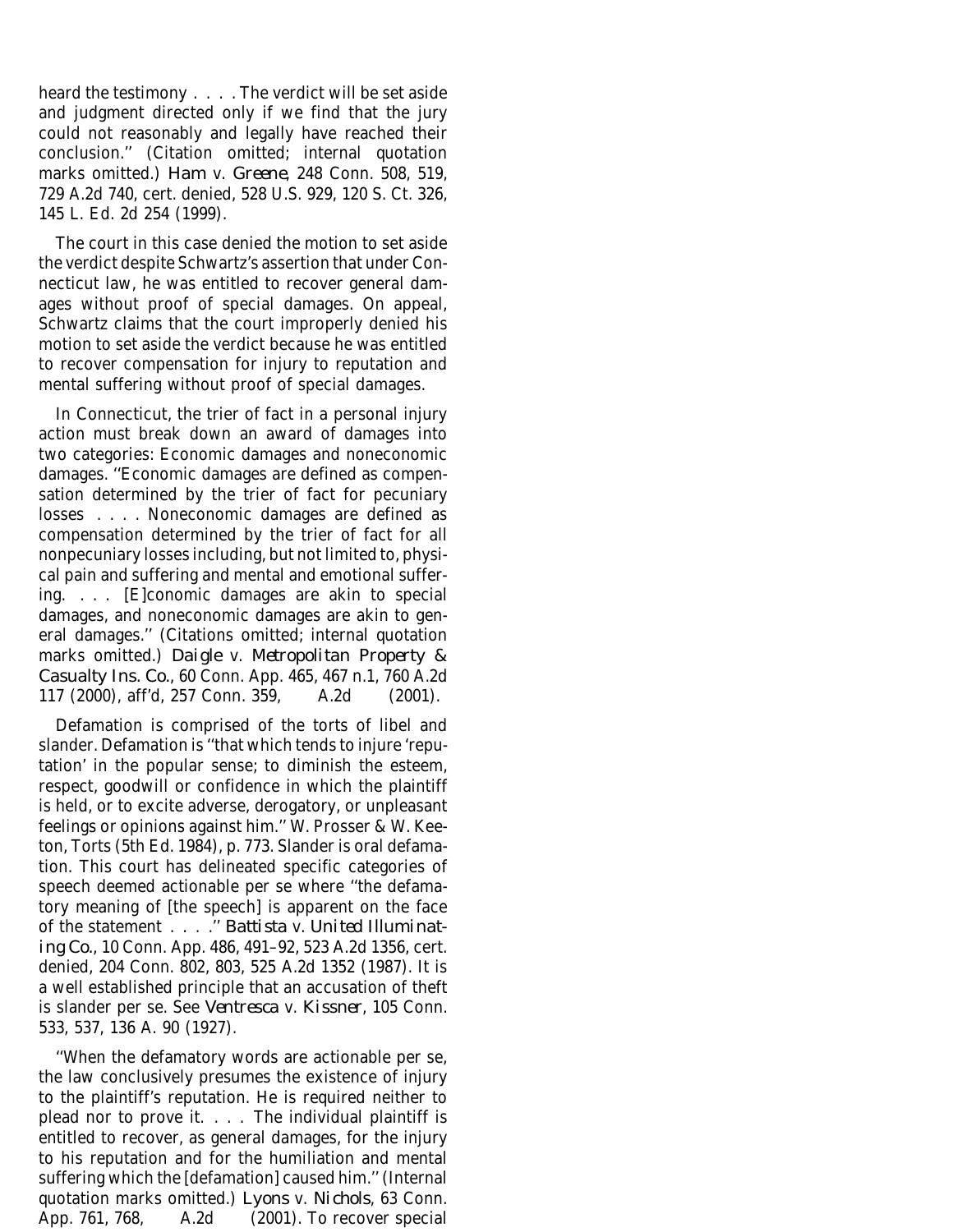damages, however, the plaintiff must prove that he suffered economic loss that was legally caused by the defendant's defamatory statements, even where the defamation is per se. See 3 Restatement (Second), Torts § 622 (1977). General and special damages together comprise compensatory damages. See 4 Restatement (Second), Torts, § 904 (1979).

''Both nominal and punitive damages also may be awarded where the defamatory material is [defamation] per se. Where the court has found that the plaintiff has suffered a technical legal injury, the plaintiff is entitled to *at least nominal damages*.'' (Emphasis added.) *Lyons* v. *Nichols*, supra, 63 Conn App. 768. ''The award of nominal damages is appropriate when there is a clear invasion of a legal right . . . but no finding of a compensable injury.'' Id., 769. ''Nominal damages are awarded when the insignificant character of the defamatory matter, or the plaintiff's bad character, leads the jury to believe that no substantial harm has been done to his reputation, and there is no proof that serious harm has resulted from the defendant's attack upon the plaintiff's character and reputation.'' 3 Restatement (Second), Torts, § 620, comment (a) (1977); see, e.g., *Walkon Carpet Corp.* v. *Klapprodt*, 89 S.D. 172, 178, 231 N.W.2d 370 (1975) (upholding award of \$1 after finding that defendant told others plaintiff was crook, had stolen carpet, belonged in penitentiary, drank to excess, was sexually promiscuous, but also finding that poor reputation of plaintiff not materially damaged by those statements). ''[Nominal damages] are also awarded when they are the only damages claimed, and the action is brought for the purpose of vindicating the plaintiff's character by a verdict of a jury that establishes the falsity of the defamatory matter.'' 3 Restatement (Second), supra, § 620, comment (a).

Punitive damages, which in Connecticut are limited to attorney's fees less taxable costs; see *Berry* v. *Loiseau*, 223 Conn. 786, 825–27, 614 A.2d 414 (1992); ''may be awarded whether the defamation is actionable per se or per quod.'' 50 Am. Jur. 2d, Libel and Slander § 379 (1995). Such damages, however, ''are not awarded as a matter of right, but rather as a matter of discretion, to be determined by the jury upon a consideration of all the evidence . . . .'' Id., § 383.

In sum, pursuant to the principles previously outlined, if the defamatory material is defamation per se, the jury may award the plaintiff general damages without any further proof thereof, special damages if proven and punitive damages as a matter of discretion. Where defamation per se has been established, a plaintiff should receive at least nominal damages though not necessarily anything more. See *Kraisinger* v. *Liggett*, 3 Kan. App. 2d 235, 237, 592 P.2d 477 (''[w]hen libel or slander per se is involved, a right to damages exists as a matter of law, even though the damages may be only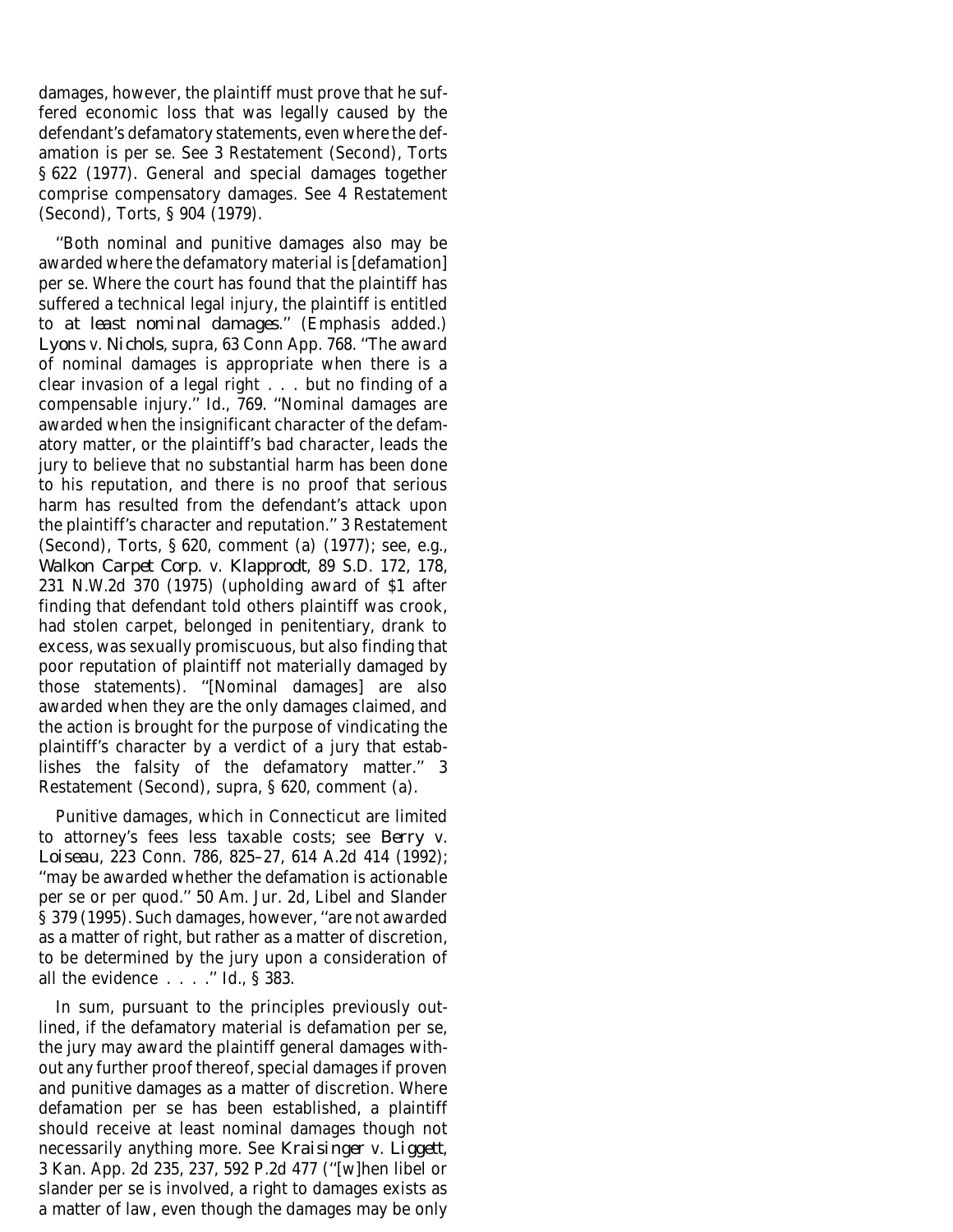nominal''), rev. denied, 226 Kan. 792 (1979). Generally, ''[t]he determination of the amount of damages to be awarded in a defamation case is peculiarly within the province of the jury, to be made in accordance with the weight of the evidence . . . and must be left undisturbed unless there is a clear showing of error, prejudice, perversity, or corruption.'' 50 Am. Jur. 2d, supra, § 399. Awards of general damages in defamation actions are rarely disturbed for inadequacy. Id., § 400.

DeVito's charge of theft in the present case falls squarely within the category of defamation per se because his statements were likely to injure the reputation of Schwartz merely as a member of the 709 Sports Club. As such, Schwartz was not required to prove actual damages, but instead was entitled to a presumption as to injury to his reputation. The jury, however, after concluding that DeVito made the slanderous statements, apparently also concluded that the resultant noneconomic damage to the plaintiff was negligible. Therefore, it awarded no general damages. Because Schwartz did not prove special damages, the jury properly did not award such damages. Finally, the jury, although possessing the discretion to award punitive damages after finding DeVito's conduct wilful, malicious and wanton, declined to do so.

Although the jury should have awarded Schwartz at least nominal damages, it set his damages at \$0. Nonetheless, ''as a general rule [an appellate court] will not reverse and grant a new trial for a mere failure to award nominal damages.'' *Riccio* v. *Abate*, 176 Conn. 415, 419, 407 A.2d 1005 (1979); see also *Kraisinger* v. *Liggett*, supra, 3 Kan. App. 2d 238. ''While nominal damages are awarded without proof of actual injury, they imply the smallest appreciable quantity . . . with one dollar being the amount frequently awarded. The law, however, does not concern itself with trifles (de minimis non curat lex), and a judgment for plaintiff will not be reversed on appeal for a failure to award nominal damages, even though plaintiff is entitled to recover nominal damages as a matter of law.'' *Kraisinger* v. *Liggett*, supra, 238. Because the facts of this case do not warrant an exception to that rule, we conclude that the court correctly refused to set aside the jury's verdict even though it awarded Schwartz zero damages.

The judgment is affirmed.

# In this opinion the other judges concurred.

<sup>1</sup> Dattalo and the 709 Sports Club are not involved in the present appeal. <sup>2</sup> The complaint alleged that DeVito has an ownership interest in the property at 34 Martin Luther King Boulevard and is a founding member of an unincorporated association called the 709 Sports Club. The complaint further alleged that Schwartz and Dattalo are founding members of an unincorporated association also called the 709 Sports Club. That club is on the property coowned by DeVito at 34 Martin Luther King Boulevard.

<sup>3</sup> The ''counterclaim defendant's verdict'' form states: ''In accordance with our answers to the interrogatories, the jury unanimously finds the issues for the counterclaim defendant, Albert DeVito, as against the counterclaim plaintiff, Edward Schwartz.''